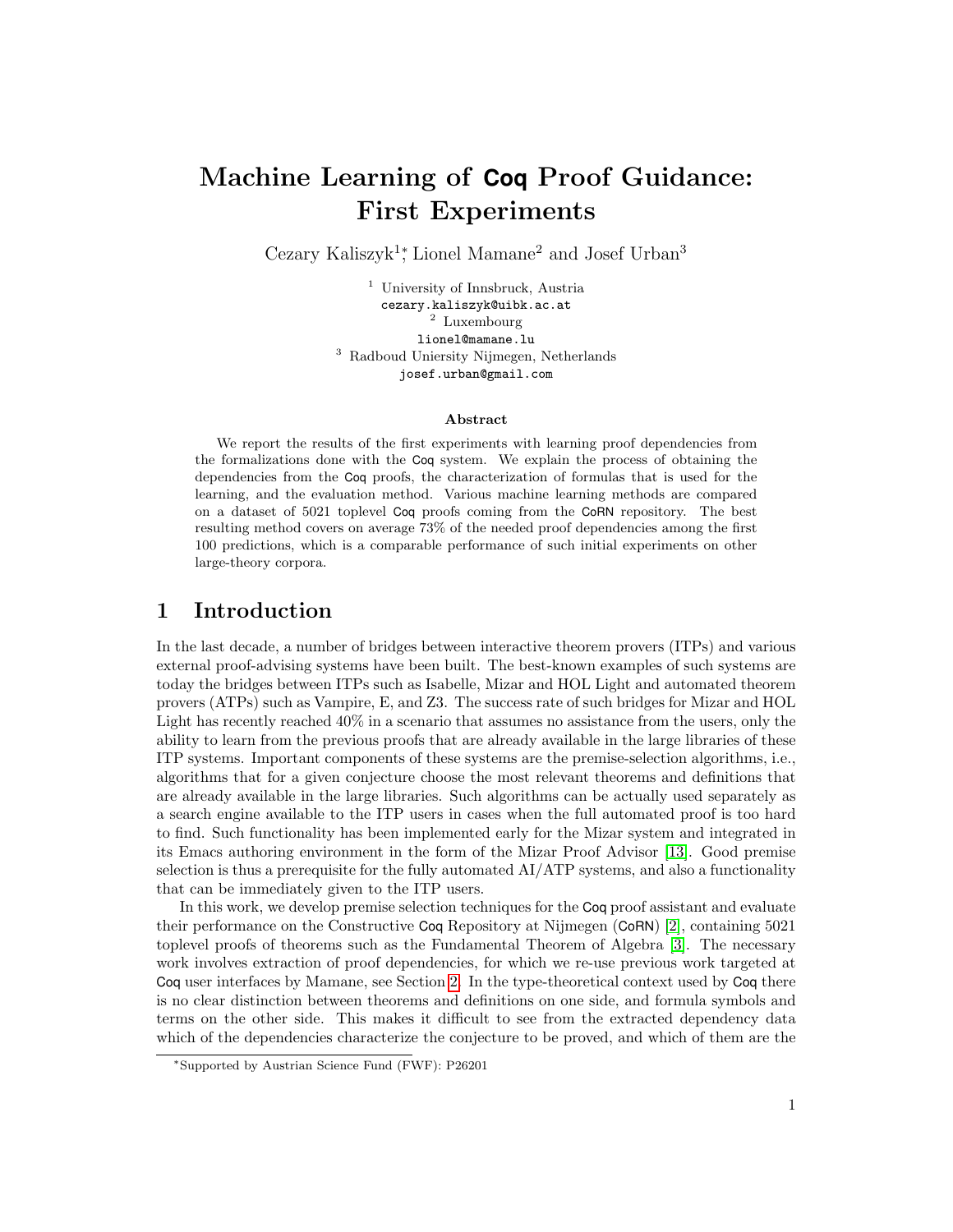"proper" proof dependencies that we would like to recommend to the user (and ultimately to an ATP system). Section [3](#page-3-0) explains how we heuristically differentiate between these two kinds of data. Section [4](#page-4-0) briefly explains how we learn premise selection from such data, and Section [5](#page-5-0) presents the first experimental results. It is shown that the best resulting method covers on average 73% of the needed proof dependencies among the first 100 predictions, which is a comparable performance of such initial experiments on other large-theory corpora. Section [6](#page-5-1) discusses future work and concludes.

# <span id="page-1-0"></span>2 Extracting **Coq** Dependencies

The processs of extracting proof dependencies from Coq developments that we use in this work is described in detail in [\[1\]](#page-6-2). Here we give a brief overview of this process and related issues.

Coq is based on the Curry-Howard isomorphism, which means that statements (formulas) are encoded as types, and at the logical level there is no essential difference between a definition and a theorem: they are both just the binding (in the environment) of a name to a type (type of the definition, statement of the theorem) and a term (body of the definition, proof of the theorem). Similarly, there is no essential difference between an axiom and a parameter: they are both just the binding (in the environment) of a name to a type (statement of the axiom, type of the parameter, e.g. "natural number").

As part of the development of tmEgg [\[10\]](#page-7-1), Mamane added to Coq a partial facility to communicate proof dependencies to the user interface. This facility has been already integrated in the official release of Coq. Since then this facility was extended to be able to treat the whole of the CoRN library, however these changes are not yet included in the official release of Coq. This facility works by tracking dependencies for various Coq commands. There are essentially three groups of Coq commands that need to be treated:

- 1. Commands that register a new logical construct (definition or axiom), either
	- From scratch. That is, commands that take as arguments a name and a type and/or a body, and that add the definition binding this name to this type and/or body. The canonical examples are

**Definition** Name : type  $:=$  body

and

Axiom Name : type

The type can also be given implicitly as the inferred type of the body, as in

**Definition** Name  $:=$  body

- Saving the current (completely proven) theorem in the environment. These are the "end of proof" commands, such as Qed, Save, Defined.
- 2. Commands that make progress in the current proof, which is necessarily made in several steps:
	- (a) Opening a new theorem, as in

Theorem Name : type

or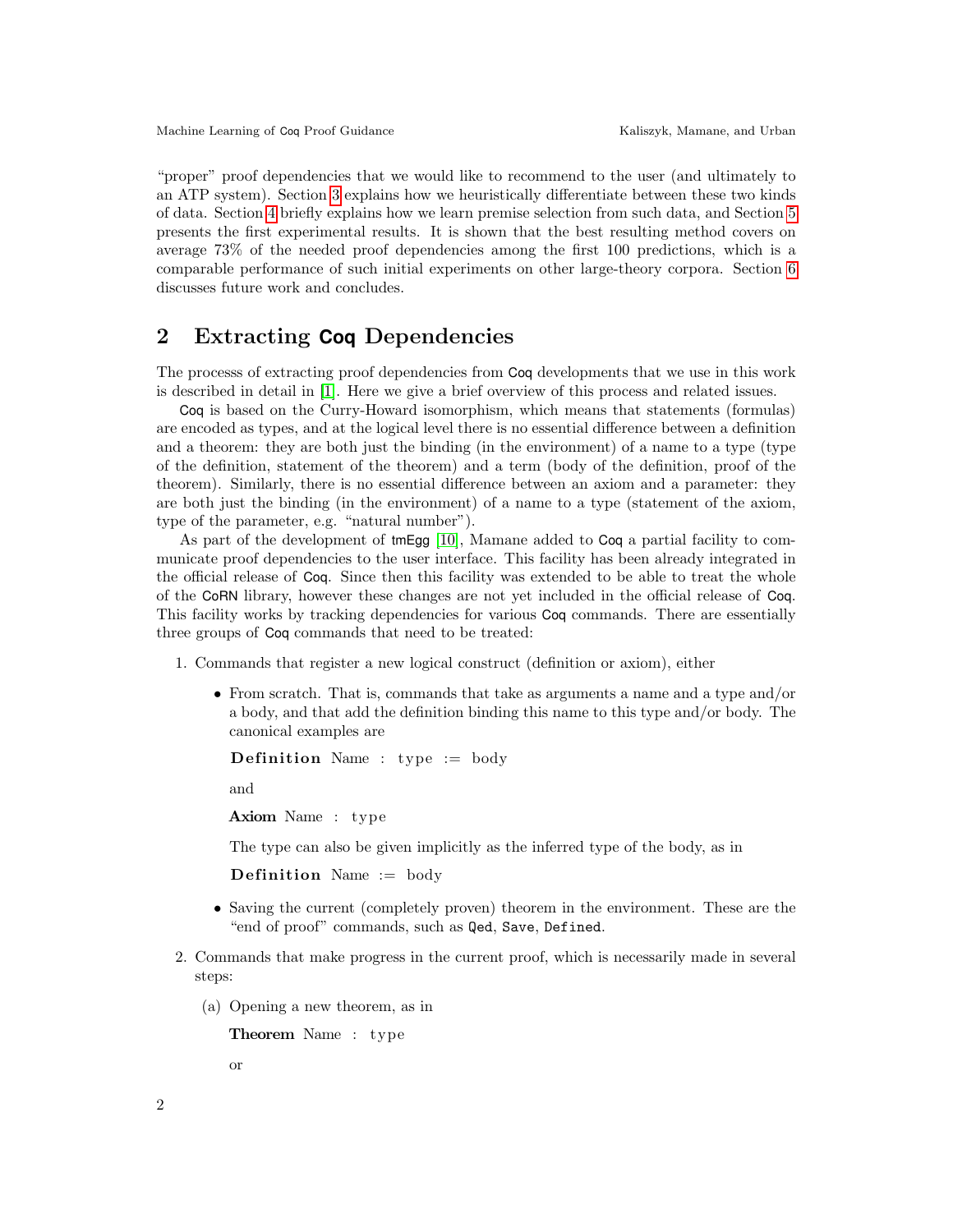#### **Definition** Name : type

- (b) An arbitrary strictly positive amount of proof steps.
- (c) Saving that theorem in the environment.

These commands update (by adding exactly one node) the internal Coq structure called "proof tree".

3. Commands that open a new theorem, that will be proven in multiple steps.

The dependency tracking is implemented as suitable hooks in the Coq functions that the three kinds of commands eventually call. When a new construct is registered in the environment, the dependency tracking walks over the type and body (if present) of the new construct and collects all constructs that are referenced. When a proof tree is updated, the dependency tracking examines the top node of the new proof tree (note that this is always the only change with regards to the previous proof tree). The commands that update the proof tree (that is, make a step in the current proof) are called tactics. Coq's tactic interpretation goes through three main phases:

- 1. parsing;
- 2. Ltac<sup>1</sup> expansion;
- 3. evaluation.

The tactic structure after each of these phases is stored in the proof tree. This allows to collect all construct references mentioned at any of these tree levels. For example, if tactic Foo T is defined as

```
try apply BolzanoWeierstrass;
solve \lceil T \rceil auto \lceil
```
and the user invokes the tactic as Foo FeitThompson, then the first level will contain (in parsed form) Foo FeitThompson, the second level will contain (in parsed form)

try apply BolzanoWeierstrass; solve [ FeitThompson | auto ].

and the third level can contain any of:

- refine (BolzanoWeierstrass ...),
- refine (FeitThompson ...),
- something else, if the proof was found by auto.

The third level typically contains only a few of the basic atomic fundamental rules (tactics) applications, such as refine, intro, rename or convert, and combinations thereof.

Dependency tracking is available in the program implementing the coq-interface protocol which is designed for machine interaction between  $\text{Coq}$  and its user interfaces. The dependency information is printed in a special message for each progress-making Coq command that can give rise to a dependency. After some postprocessing, the dependency data obtained from such commands will look as follows (first comes the defined/proved construct, then a list of its dependencies):

 $<sup>1</sup>$ Ltac is the Coq's tactical language, used to combine tactics and add new user-defined tactics.</sup>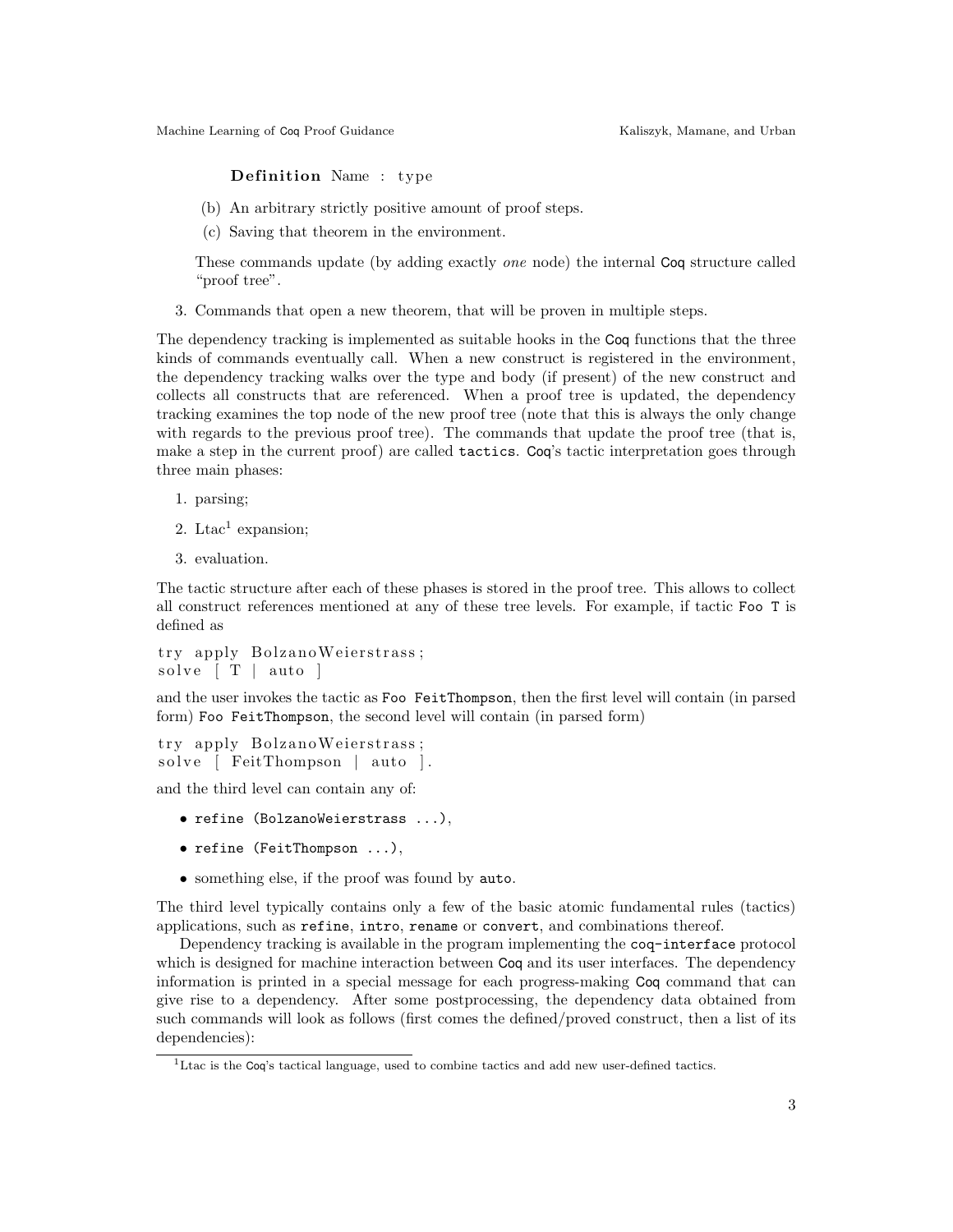Machine Learning of Coq Proof Guidance The Communication of Coq Proof Guidance Kaliszyk, Mamane, and Urban

"CoRN.algebra.Basics.NEG\_anti\_convert"

```
("Coq.Init.Datatypes.S" "Coq.Init.Datatypes.nat" "Coq.Init.Datatypes.nat_ind"
"Coq.Init.Logic.eq" "Coq.Init.Logic.refl_equal" "Coq.NArith.BinPos.P_of_succ_nat"
"Coq.NArith.BinPos.Psucc" "Coq.NArith.BinPos.xH" "Coq.ZArith.BinInt.Z"
 "Coq.ZArith.Bi nInt.Z_of_nat" "Coq.ZArith.BinInt.Zneg" "Coq.ZArith.BinInt.Zopp")
```
#### <span id="page-3-0"></span>3 Learning Data

In order to use machine learning for guessing proof dependencies, two sets of data need to be extracted from a proof assistant library: suitable features of the theorems and their proof dependencies. Machine learning for premise selection (i.e., for guessing the necessary proof dependencies) has so far been successfully applied and evaluated for systems based on set theory (MizAR [\[14\]](#page-7-2)) and higher order logic (Sledgehammer:MaSh [\[9\]](#page-7-3), HOL(y)Hammer [\[8\]](#page-6-3)). In both kinds of systems, the available concepts are clearly divided in different categories by the implementation: In HOL-based systems types, type-classes and function symbols are all distinct from theorems. In particular, theorems can not appear inside terms. Similarly in Mizar, the meta-logic functions, predicates, modes, and registrations are separate from the defined set-theory objects.

This is no longer true in type-theory based systems which implement the Curry-Howard correspondence treating propositions as types, and proofs as terms of such (proposition) types. Each time a named theorem  $T$  is used in a proof of theorem  $S$ , we are actually using (a reference to) the (named) proof term of T. Such named proof terms are in Coq treated the same way as any other defined constants. It is not possible to distinguish named theorems from other defined constants without checking whether the type of the constant is of a propositional type. This is however not sufficient for us: the user may state (as a goal) and prove the existence of values in any type (such as nat->nat), and premise selection should also help in such non-propositional proofs. The users may even define their own proposition type (different from the default type Prop) and this is actually done in some Coq developments, for example in the case of the CProp used pervasively in CoRN.

The most straightforward way of adapting the machine learning infrastructure to Coq, could be as follows. For each defined constant T, the features  $F(T)$  of T would be the set of defined constants present in the type (statement) of T, and the dependencies  $D(T)$  of T would be the set of defined constants used in the proof term of  $T$ . This has however one obvious disadvantage: all theorems that talk about natural numbers would include nat, O, and Suc as their dependencies. Learning such constants would also predict them, however they are currently useless in automated techniques. To avoid learning such constants as dependencies, we first globally (for a given corpus  $C$ , such as  $CoRN$ ) partition the set of all defined constants into those that may be used as features  $(F_C)$ , and those that may be used as dependencies  $(D_C)$ , using the following heuristic. The set  $F_C$  (allowed features) will consist of all the defined constants that appear in the types of theorems (and definitions, etc.) of C. The set  $D<sub>C</sub>$  (allowed dependencies) will consist of all the defined constants that appear in all the proof terms, minus the set  $F_C$ .

Given a named theorem T,  $F(T)$  is then defined as the elements of  $F_C$  present in the type (statement) of T, while  $D(T)$  are the elements of  $D<sub>C</sub>$  used in the proof term of T. This heuristic might not work well in the case where necessary propositional constants also appear in the types (statements) of theorems; however it works well with most Coq developments, in particular we have manually checked (on a random subset) that it behaves well with the CoRN development, which we focus on in this paper.

Table [1](#page-4-1) shows some statistics for the machine learning data obtained. These are comparable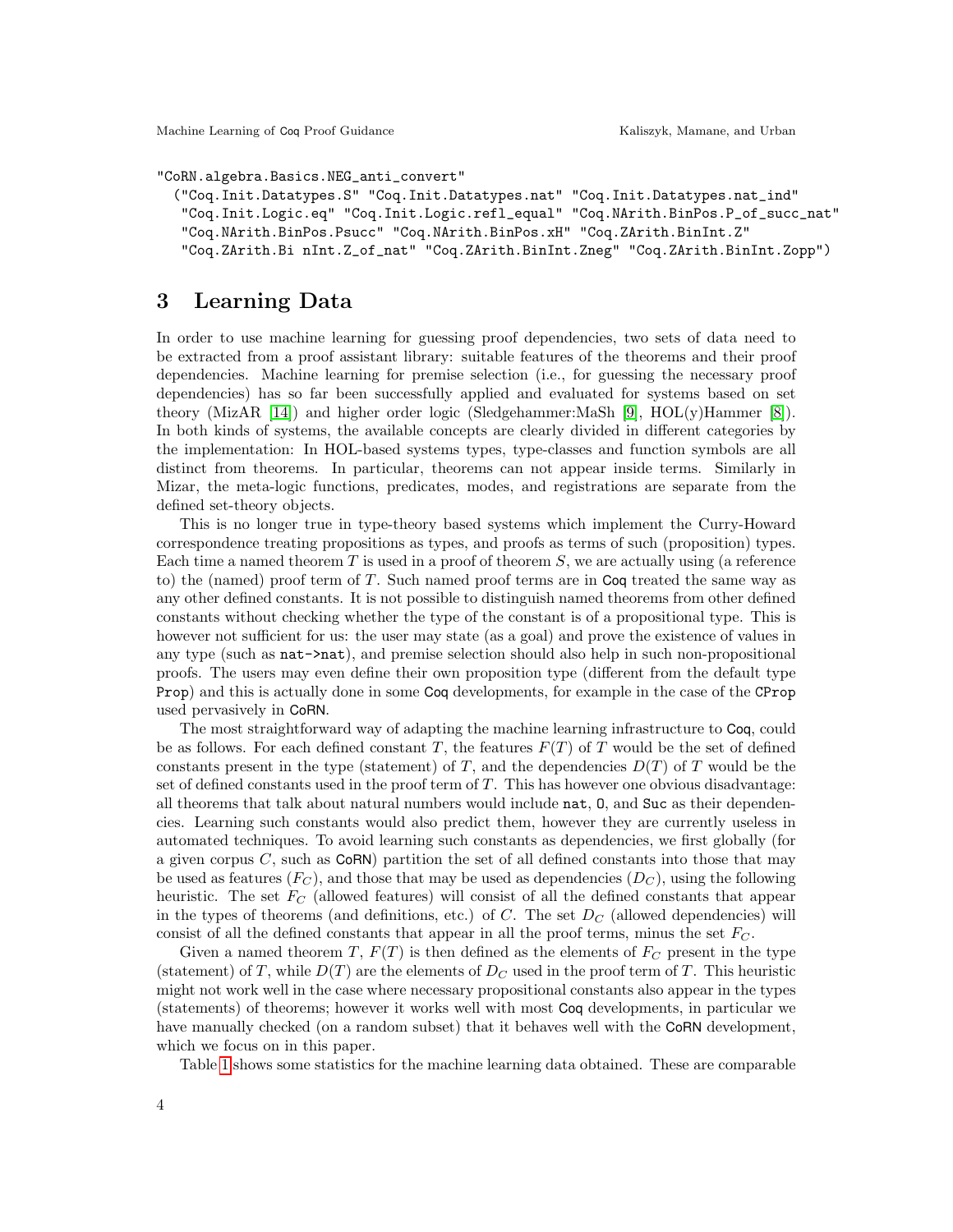Machine Learning of Coq Proof Guidance The Communication of Coq Proof Guidance Kaliszyk, Mamane, and Urban

| Accessible part of Coq Standard Library:          | 5099 available facts           |  |  |
|---------------------------------------------------|--------------------------------|--|--|
| Evaluated CoRN proofs                             | 5021 defined (proved) theorems |  |  |
| Distinct features                                 | 2683                           |  |  |
| Average number of features in a CoRN theorem      | 9.82                           |  |  |
| Average number of dependencies for a CoRN theorem | 11.27                          |  |  |

<span id="page-4-1"></span>Table 1: Statistics for the machine learning data

to the data for the initial experiments done for other systems [\[5,](#page-6-4) [4\]](#page-6-5). Note that we do not yet work with more advanced features such as terms, subterms, patterns, etc.

## <span id="page-4-0"></span>4 Machine Learning

In the evaluations we use our custom implementations of three machine learning algorithms and their combinations. These are k-Nearest Neighbours [\[7\]](#page-6-6), sparse Naive Bayes [\[9\]](#page-7-3), and our modified version of the Meng-Paulson (MePo) relevance filter [\[11\]](#page-7-4). In order to combine the results of the algorithms we consider the Ensemble methods [\[12\]](#page-7-5), in particular the weighted harmonic average of the classifications [\[6\]](#page-6-7). All these methods are implemented as fast tools (written either in OCaml or in  $C_{++}$ ) that are external to the Coq implementation.

k-Nearest Neighbours: The (distance-weighted) k-Nearest Neighbours learning algorithm first finds a fixed number  $(k)$  of proved facts nearest (in its feature representation) to the conjecture c, and then weights the dependencies of each such fact  $f$  by the distance between f and c. The final ranking (relevance) of dependencies is obtained by summing their weights across the k nearest neighbors.

Naive Bayes: Naive Bayes is a statistical learning method based on Bayes theorem with a strong (or naive) independence assumption. Given a conjecture c and a fact  $f$ , naive Bayes computes the probability of f being needed to prove c, based on the previous use of f in proving conjectures that are similar to  $c$ . The similarity is in our case expressed using the features  $F$ of the formulas. The independence assumption says that the (non-)occurrence of a feature is not related to the (non-)occurrence of every other features. The predicted relevance of a fact  $f$ with the set of features  $F(f)$  is estimated by the conditional probability  $P(f$  is relevant  $|F(c)|$ .

MePo: The MePo (Meng–Paulson) filter keeps track of a set of relevant features initially consisting of all the conjecture's features. It performs the following steps iteratively, until n facts have been selected: (i) Compute each fact's score, as roughly given by  $r/(r+i)$ , where  $r$  is the number of relevant features and  $i$  the number of irrelevant features occurring in the fact. (ii) Select all facts with perfect scores as well as some of the remaining top-scoring facts, and add all their features to the set of relevant features.

Each of the above algorithms orders the available (accessible) premises w.r.t. the likelihood that it is useful in proving the goal. In order to evaluate such orderings, we compute the first 1024 advised premises and compute five machine learning statistics for each of them: cover, precision, full recall, AUC, and the average rank. Below we provide the definitions of these concepts: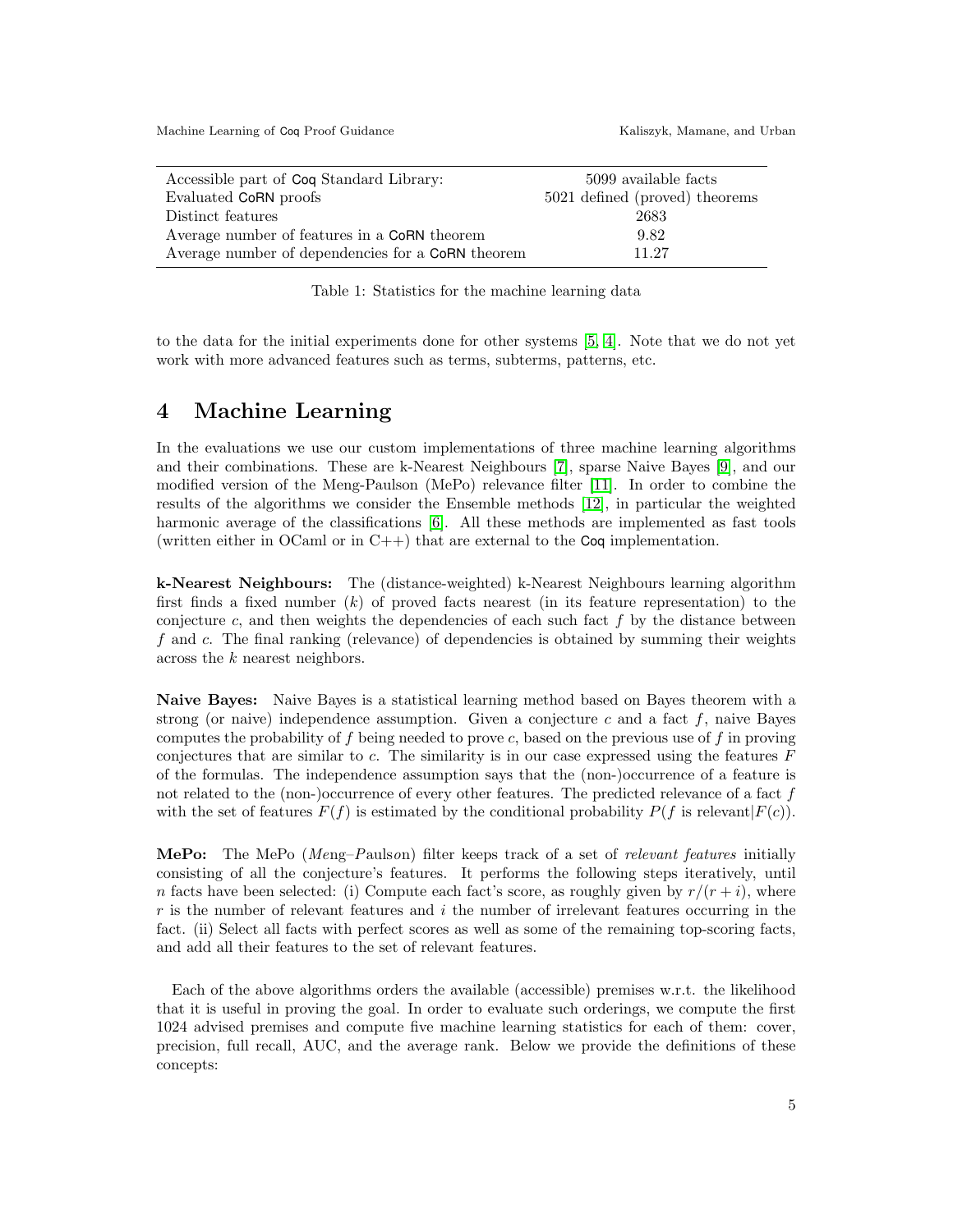**Definition 1** (100Cover). The average coverage of the set of proof dependencies by the first 100 suggestions is called the (100-)Cover; it is usually expressed as a percentage of the covered proof dependencies.

**Definition 2** (100Precision). The ratio of the correctly predicted proof dependencies in the first 100 suggestions is called (100-)Precision.

Definition 3 (Recall). Full Recall (also called 100% Recall) is the minimum number of predictions needed to include the whole set of proof dependencies; or the number of predictions plus 1 if the considered predictions set is not large enough.

Definition 4 (Rank). (Average) Rank is the average position of a proof dependency in the sequence of suggestions ordered by their expected relevance.

The AUC (Area under the ROC Curve) is the probability that, given a randomly drawn used premise and a randomly drawn unused premise, the used premise is ranked higher than the unused premise. Values closer to 1 show better performance.

**Definition 5.** Let  $x_1, ..., x_n$  be the ranks of the used premises and  $y_1, ..., y_m$  be the ranks of the unused premises. Then, the AUC is defined as

$$
AUC = \frac{\sum_{i}^{n} \sum_{j}^{m} 1_{x_i > y_j}}{mn}
$$

where  $1_{x_i>y_j} = 1$  iff  $x_i > y_j$  and zero otherwise.

#### <span id="page-5-0"></span>5 Results

For the evaluation we first topologically sort all the available CoRN facts using their proof dependencies, and then for each of these facts we try to predict its proof dependencies by learning on all the previous (in the topological sorting) facts and their proofs. As usual in such large-theory evaluations, we thus emulate the standard situation of using AI/ATP assistance in interactive theorem proving: For each conjecture  $C$  we assume that all formulas stated earlier in the development can be used to prove  $C$ , and that all the proofs of previously stated theorems are available for learning.<sup>2</sup>

Table [2](#page-6-8) shows the results. While the performance of k-NN and naive Bayes is quite comparable to similar early evaluations done for other systems and libraries, we get comparatively low performance of MePo, which does not correspond to its good behavior in our experiments with other systems. This could mean that the relations between symbols in the Coq propositions differ quite significantly from such relations in the other systems, and MePo-style heuristics need some modifications for Coq. The best (Ensemble) performance means that on average 75% of the dependencies needed in the actual Coq proof will be present among the first 100 hints recommended by the Ensemble predictor trained on the previous proofs.

## <span id="page-5-1"></span>6 Conclusion

As far as we know, this is the first large-scale evaluation of learning proof dependencies done on a larger library written in the Coq system. The overall results are quite encouraging, showing

<sup>2</sup>The standard (randomized) 10-fold cross-validation would in general allow to prove a conjecture using a theorem that was only proved later, resulting in cyclic proofs.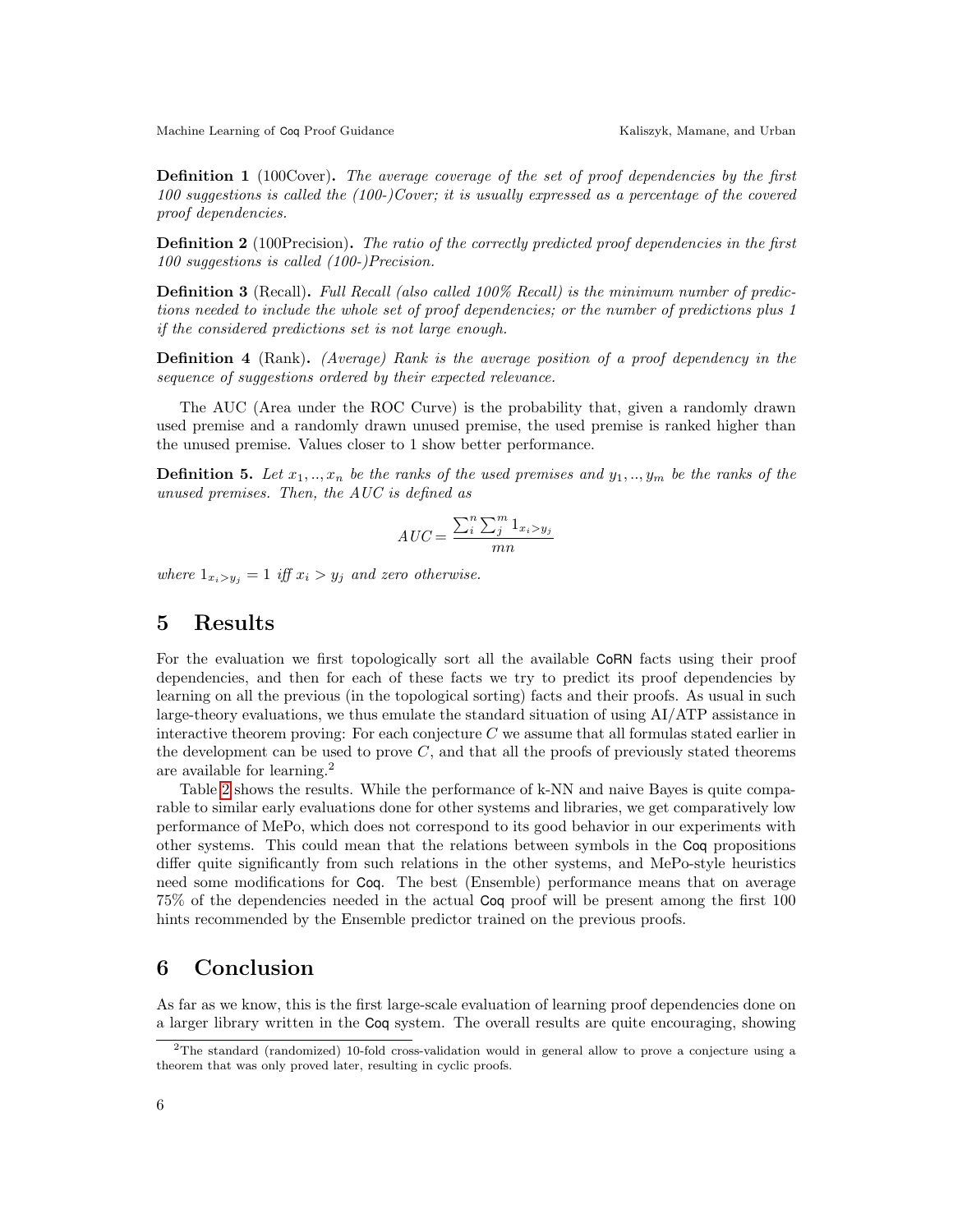|                | $100 \text{Cover } (\%)$ | 100Precision | Recall | Auc    | Rank   |
|----------------|--------------------------|--------------|--------|--------|--------|
| MePo           | 17.0                     | 0.01004      | 954.45 | 0.2020 | 817.21 |
| $k-NN$         | 72.3                     | 0.07466      | 451.28 | 0.8341 | 173.45 |
| <b>NB</b> ayes | 72.6                     | 0.08089      | 448.80 | 0.8366 | 171.06 |
| Ensemble       | 74.9                     | 0.08093      | 428.70 | 0.8490 | 158.37 |

<span id="page-6-8"></span>Table 2: Experimental Results

that guessing of the relevant parts of the library necessary for proving a new Coq conjecture is not significantly harder than in other ITP systems.

Future work includes better features for learning as already mentioned above, and obviously also research on good automated proof techniques for the Coq logic which could use the guessed premises for finishing off smaller proofs automatically. These could be either translations into the formats and logics used by the currently strongest ATP systems, or direct implementations of custom proof-search methods working directly in the Coq logic.

## 7 Acknowledgments

Thanks to Herman Geuvers for his help with clarifying the Coq terminology. This research was supported by FWF grant P26201, and by NWO grant Knowledge-based Automated Reasoning.

#### References

- <span id="page-6-2"></span>[1] Jesse Alama, Lionel Mamane, and Josef Urban. Dependencies in formal mathematics: Applications and extraction for Coq and Mizar. In Johan Jeuring, John A. Campbell, Jacques Carette, Gabriel Dos Reis, Petr Sojka, Makarius Wenzel, and Volker Sorge, editors, AISC/MKM/Calculemus, volume 7362 of Lecture Notes in Computer Science, pages 1–16. Springer, 2012.
- <span id="page-6-0"></span>[2] Luís Cruz-Filipe, Herman Geuvers, and Freek Wiedijk. C-CoRN, the Constructive Coq Repository at Nijmegen. In Andrea Asperti, Grzegorz Bancerek, and Andrzej Trybulec, editors, MKM, volume 3119 of Lecture Notes in Computer Science, pages 88–103. Springer, 2004.
- <span id="page-6-1"></span>[3] Herman Geuvers, Freek Wiedijk, and Jan Zwanenburg. A constructive proof of the Fundamental Theorem of Algebra without using the rationals. In Paul Callaghan, Zhaohui Luo, James McKinna, Robert Pollack, and Robert Pollack, editors, Types for Proofs and Programs, volume 2277 of Lecture Notes in Computer Science, pages 96–111. Springer Berlin Heidelberg, 2002.
- <span id="page-6-5"></span>[4] Sebastiaan Joosten, Cezary Kaliszyk, and Josef Urban. Experiments with TPTP-style automated theorem provers on ACL2 problems. In Julien Schmaltz and Freek Verbeek, editors, Proceedings of the 12th International Workshop on the ACL2 Theorem Prover and its Applications (ACL2'14), EPTCS, 2014. To appear.
- <span id="page-6-4"></span>[5] Cezary Kaliszyk and Josef Urban. Initial experiments with external provers and premise selection on HOL Light corpora. In Pascal Fontaine, Renate A. Schmidt, and Stephan Schulz, editors, PAAR-2012, volume 21 of EPiC Series, pages 72–81. EasyChair, 2013.
- <span id="page-6-7"></span>[6] Cezary Kaliszyk and Josef Urban. MizAR 40 for Mizar 40. CoRR, abs/1310.2805, 2013.
- <span id="page-6-6"></span>[7] Cezary Kaliszyk and Josef Urban. Stronger automation for Flyspeck by feature weighting and strategy evolution. In Jasmin Christian Blanchette and Josef Urban, editors, PxTP 2013, volume 14 of *EPiC Series*, pages 87–95. EasyChair, 2013.
- <span id="page-6-3"></span>[8] Cezary Kaliszyk and Josef Urban. HOL(y)Hammer: Online ATP service for HOL Light. Mathematics in Computer Science, 2014. <http://dx.doi.org/10.1007/s11786-014-0182-0>.